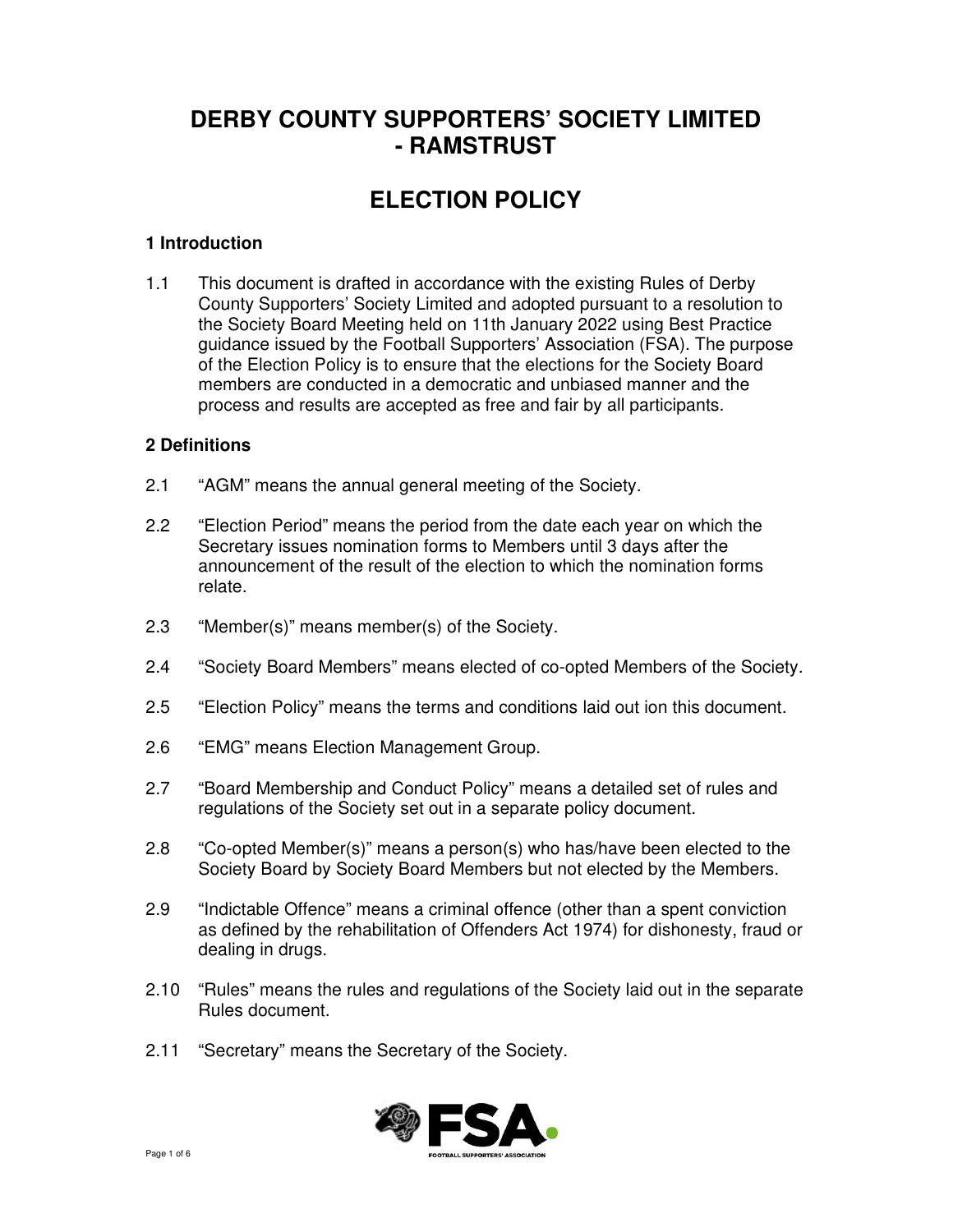- 2.12 "Society" means Derby County Supporters' Society Limited (also known as RamsTrust.
- 2.13 "Society Board means the elected Board of the Society including any co-opted Society Board Members.

## **3 Election control**

- 3.1 In advance of the commencement of the election, the Society Board will appoint members of the Society (who with the exception of the Secretary may not include serving Society board members) to form the EMG. This group shall be chaired by an independent person who is not a member of the Society. The Secretary may be a member of this group. In the event that it is not possible to agree the identity of the independent chair, the FCA will select the independent chair.
- 3.2 No members of the Society Board whose positions are due to be offered for election shall play any part in determining the composition of the EMG or any aspect regarding the conduct of the elections.
- 3.3 Members of the EMG shall not be eligible to nominate candidates nor be a candidate themselves and shall ensure that they are not associated closely with any candidates and have proper regard to maintaining the integrity of the election process.
- 3.4 During the Election Period the EMG will ensure that the election is run in accordance with this policy.
- 3.5 The EMG shall make the final decision as the eligibility of candidates, nominations and valid votes. They shall conduct the count and the result, as determined by them is final. Any decisions taken will be by majority vote and recorded. The Chair of the EMG shall have a casting vote in the event of a tie.

#### **4 Timetable**

- 4.1 The AGM will take place within the period laid down in the Society's Rules, and the exact date shall be decided by the Society Board by the end of the preceding financial year.
- 4.2 The Board shall agree the number of vacancies to be elected; if the numbers to be elected differs from the numbers elected in previous years, or changes the number of places to be elected in total on the Society Board, then the reasons why the change has been made shall be communicated to members in the form soliciting nominations.
- 4.3 The Secretary will circulate a nomination form with advance notice of the AGM at least eight weeks before the AGM.

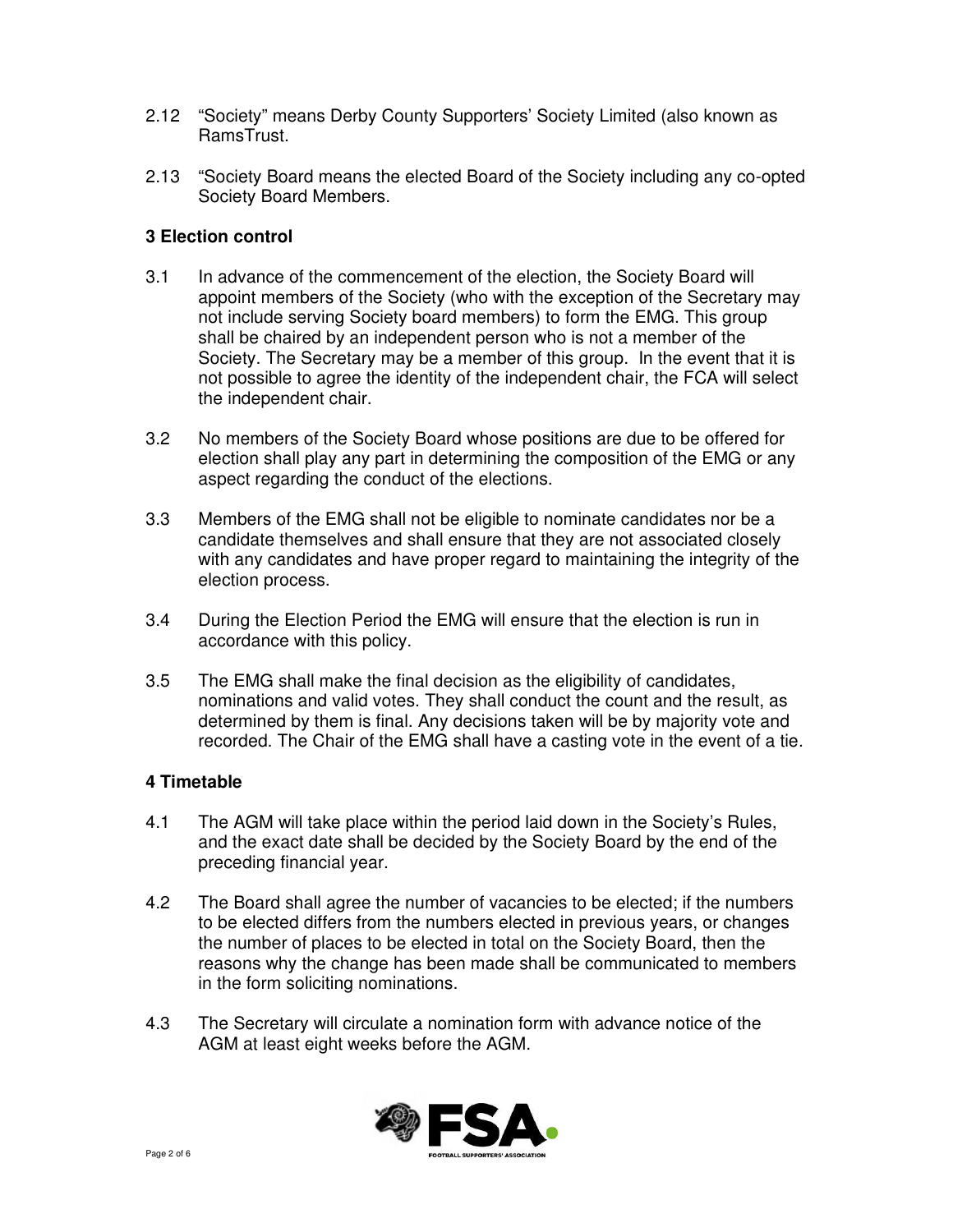4.4 The Society Board shall ensure that the membership of the EMG has been agreed by the Society Board before the Secretary circulates nominations forms. 4.5 During the Election Period, the EMG shall manage the process, with the assistance of the Secretary as required.

#### **5 Nominations and eligibility**

- 5.1 Any person wishing to be a candidate for election to the Society Board must be a fully paid-up member of the Society for a period of 1 year prior to the date of nomination and be nominated by at least two fully paid-up members of the Society, who will need to be a member for a period of 6 months prior to the date of nomination.
- 5.2 The EMG will verify that nominations are from members of the Society. Society members can nominate as many candidates as they wish.
- 5.3 A signed letter of nomination from a member, or email from the address a member has given the Secretary for receiving Society communications, are acceptable substitutes for a signature on the candidate's nomination form.
- 5.4 It is the candidate's responsibility to ensure that their nomination is valid and submitted in accordance with the election timetable. In order to ensure that candidates can confirm the validity of their nominees, the EMG and Secretary should arrange for candidates to be able to check in advance whether those nominating them are fully paid-up members.
- 5.5 Decisions over the validity of nominations shall be a matter for the EMG having due regard for the Secretary's assessment of the membership status of an individual nominating a candidate. Any decision by the EMG not to accept a nomination as valid should be notified to the candidate as soon as possible in order that the situation may be rectified or an appeal heard.
- 5.6 Candidates must also submit a statement in support of their nomination and may also submit a photograph for publication with their statement (see section below for more details).
- 5.7 The names of those nominating candidates shall be appended to each candidate's statement.
- 5.8 By submitting a nomination, Candidates will be deemed to have accepted this Election Policy, the Society's Rules, and any other policies and rules adopted by the Society Board and the membership and agreed to be bound by them.

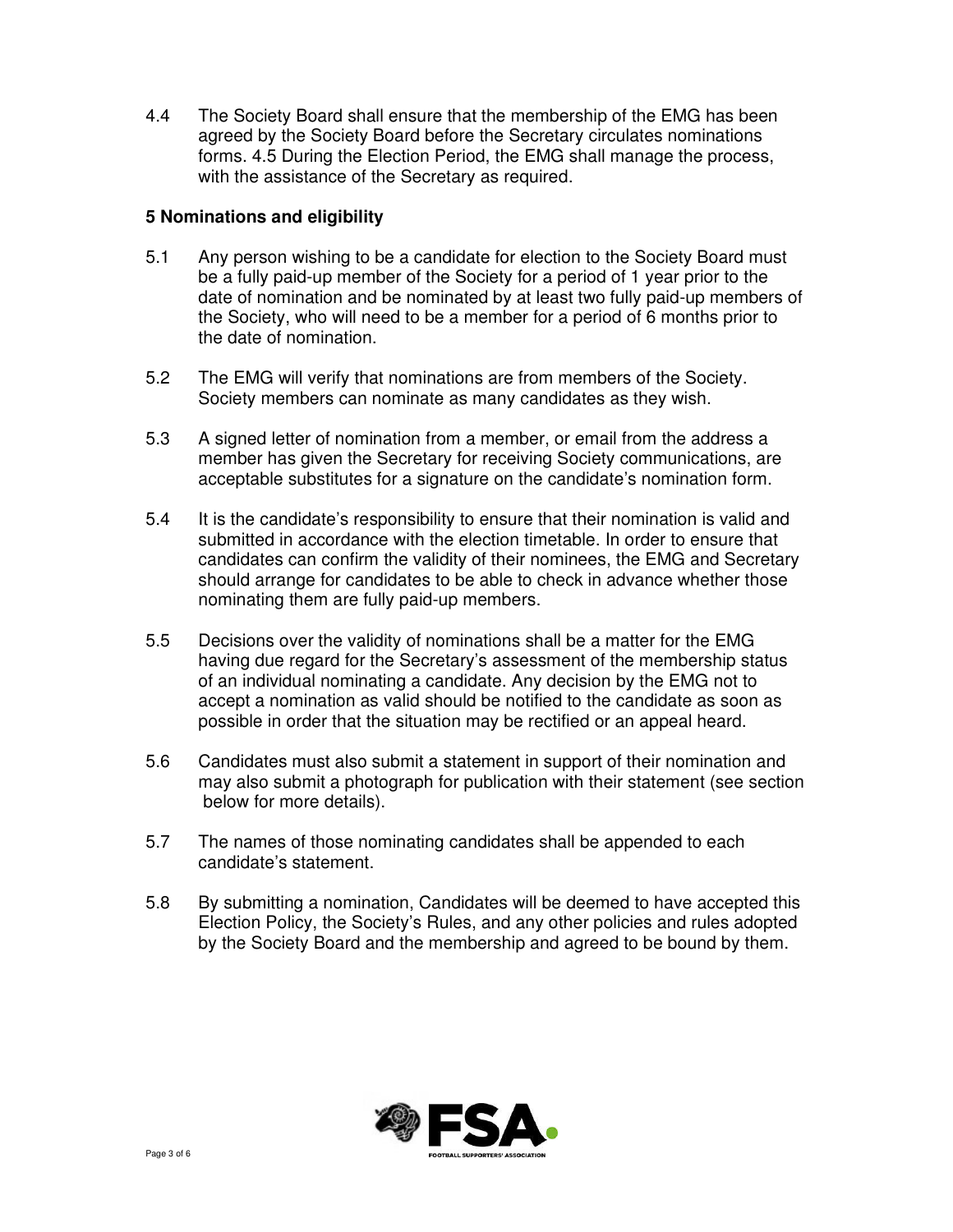- 5.9 Specifically, candidates are also self-certifying that they comply with the Society Rules and Board Membership and Conduct Policy relating to eligibility to serve on the Board. In particular, no person can be a member of the Society Board:
	- (with the exception of Co-opted Members co-opted onto the Society Board under Rule 65 of the Rules) who ceases to be a Member of the Society;
	- who has been a member of the Board for 12 consecutive years;
	- who is subject to a bankruptcy order or has in place a composition with his/her creditors;
	- who is subject to a disqualification order made under the Company Directors Disqualification Act 1986;
	- fails to abide by any rules for the conduct of elections made by the Society Board.
	- who has a conviction for an indictable offence (other than a spent conviction as defined by the Rehabilitation of Offenders Act 1974);
	- in relation to whom a registered medical practitioner who is treating them gives a written opinion to the Society stating that they have become physically or mentally incapable of acting as a Director and may remain so for more than three months;
	- in relation to whom by reason of their mental health, a court makes an order which wholly or partly prevents them from personally exercising any powers or rights which that person would otherwise have;
- 5.10 All candidates shall leave full contact details with the EMG including email address.

## **6 Statements and campaigning**

- 6.1 Campaigning under the auspices of the Society will be restricted to the statements submitted by the candidates and to any hustings organised by the Society.
- 6.2 All candidates' statements are to be sent by email to the relevant members of the EMG. These will be gathered together and issued with the ballot papers, and include the photograph (if submitted) of the candidate and a list of the members who have nominated them.
- 6.3 Candidate statements should be at least 400 words long and no longer than 1000 words. If a candidate's statement has more 1000 words, it will be truncated and text will be inserted below stating "The candidate's statement has exceeded the permitted amount and has therefore been truncated". The number of words counted shall be decided using Microsoft Word.
- 6.4 Candidates shall not in their statements make threats, insults or derogatory, abusive, racist, sexist or homophobic statements. The EMG will reserve the right to edit any statement to ensure that it does not breach these rules.

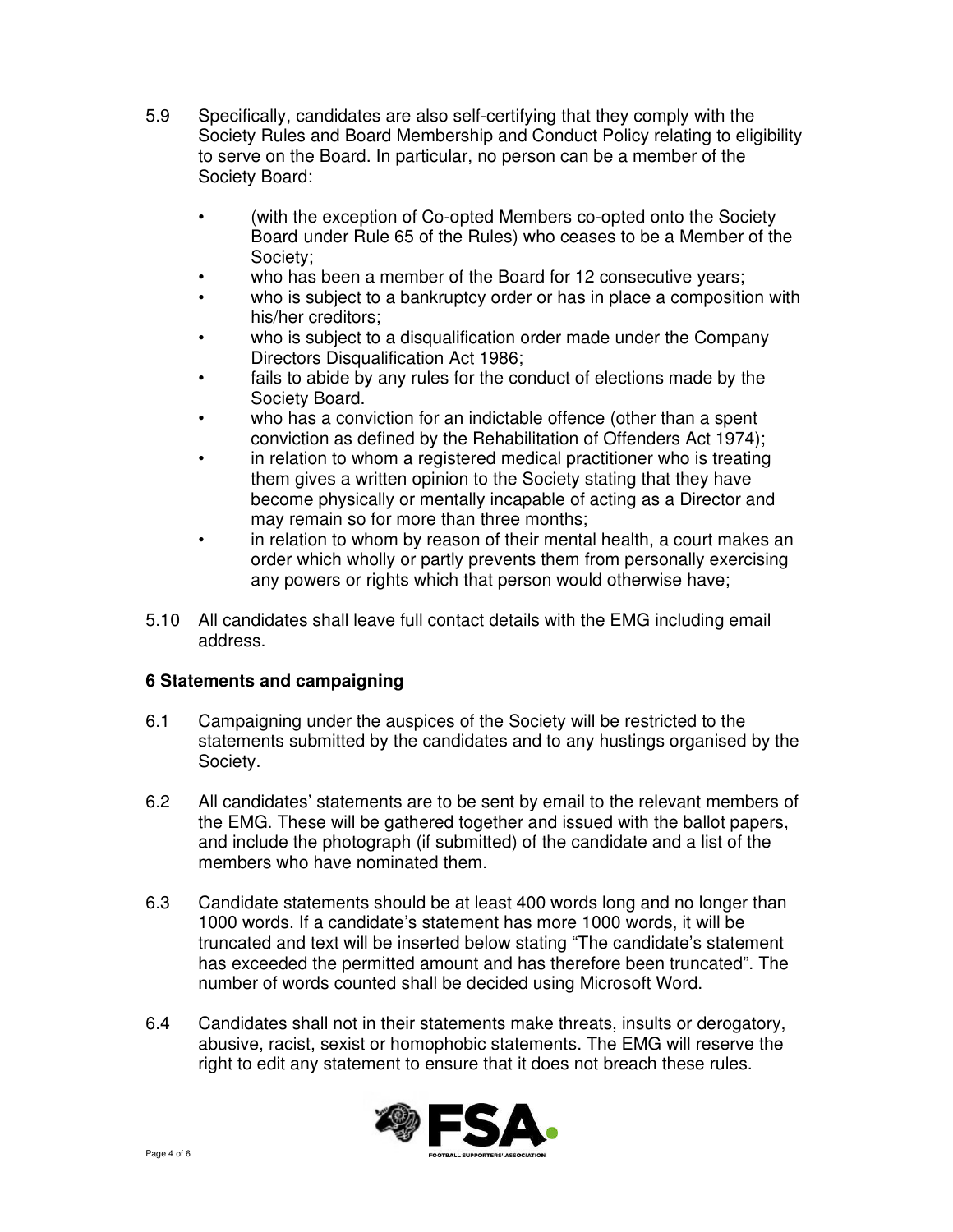- 6.5 In agreeing to be nominated and so accepting this Policy, candidates shall agree to indemnify the Society for the cost of meeting any liability of the Society that may arise as a result of the contents of their statement.
- 6.6 During the election neither the EMG nor the Society Board may provide advice to voting members as to the suitability of any candidate nor issue any voting advice to members collectively. Individual Society board members who indicate a preference in public must make it clear that they do not speak on behalf of the Society board and express a purely personal opinion.

## **7 Appeals**

- 7.1 Candidates or complainants shall raise matters with the EMG whose decision is final.
- 7.2 Complaints after voting has closed shall be made to the EMG not later than three working days after the close of poll. Any complaint received after this date shall be ruled out of order.
- 7.3 If any candidate should contravene the Election Policy, the EMG shall judge whether a disqualification should apply and their decision is final.

7.4 Any appeal against the decision of the EMG shall be made through and governed by the disputes procedure as set out in the Society Rules.

#### **8 Result**

- 8.1 If there are more candidates than places available on the Society Board
	- 8.1.1 If Hustings are held before the AGM, the following procedure shall be followed;
		- 8.1.1.1 The EMG will issue postal ballot papers and copies of candidates' statements with the notice sent convening the AGM.
		- 8.1.1.2 Votes may be submitted by the post up to the day of the AGM, and also deposited at the start of the AGM. The Count shall be made during the AGM, and the result announced before the close of the AGM.